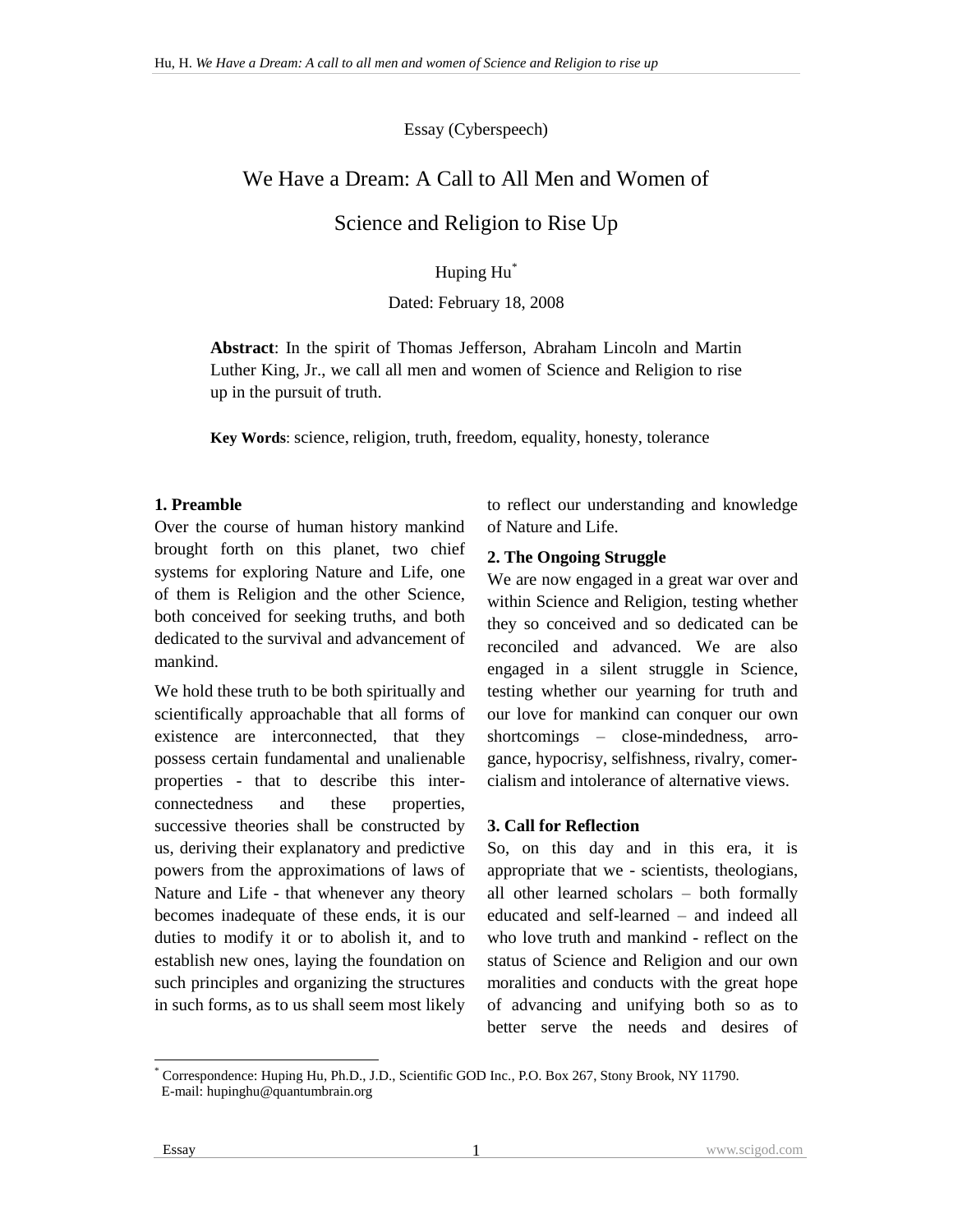mankind in the new millennium and bring the same into a new era of unprecedented enlightenment and progress.

## **4. The Religious Age**

Before the advent of Science, various types of Religion were the main sources of knowledge guiding mankind in their struggles of survival and understanding of Nature and Life. And some would say that for a long stretch of time in history mankind was in a dark age.

## **5. Scientific Revolutions**

Five hundred years ago, a great polymath, jurist and astronomer Copernicus on whose and other giants' shoulders we stand today, started the scientific revolution. His momentous work, On the Revolutions of the Celestial Spheres, came as a great beacon light to Kepler, Galileo, Newton, Maxwell and others who continued and completed the scientific revolution. It came as a joyous daybreak to end the long night of the dark age. However, these great men themselves were all deeply religious. What they had helped mankind to free from was not religious faiths which we all are entitled to have as precious as liberty and as vital as air but erroneous religious dogmas.

One hundred fifty years ago, a great naturalist Darwin and a great priest and scientist Mendel on whose paths modern biologists continue their work today, started the modern revolution in biological sciences. Their respective monumental work, On the Origin of Species and Experiments on Plant Hybridization, came as great guiding principles to modern biologists including Watson and Crick and countless others who continued and completed the revolution in biology. Darwin's work also created an earthquake in Religion greatly shaking the already weakened ties between Science and Religion.

One hundred years ago, a great physicist Planck and another great physicist and Swiss patent clerk Einstein on whose shadow modern physicists stand today, started the modern revolution in physics. Einstein's momentous work, Special Theory of Relativity, came as a shocking reckoning that there seems no place for spirituality in the universe. At the same time, Planck and Einstein's respective monumental work on the quanta came as a great jumping board for the quantum leap of Bohr, Schrodinger, Heisenberg, Dirac and many others who continued and completed the quantum theory of the modern revolution in physics which seemed to revive spirituality as chance, chaos and probability.

## **6. Aftermath of the Revolutions**

No doubt that Science has brought mankind unprecedented material wealth and prosperity. Yet, the very wealth and prosperity have displaced spirituality from many among us. The very revolutions have created a deep gulf between Science and Region as reflected by increased hostilities and seemingly irreconcilable differences between Science and Religion. The very same revolutions have also produced dogmas, arrogance and intolerance of alternative views in Science. On the other hand, it may be said that the enterprises of Religion seem to lack innovations and are unable to cope with or adapt to the new environments.

Thus, after all these revolutions, the modern human is not spiritually enlightened or free. After all the revolutions, the spiritual lives of many among us are sadly crippled by the manacles of mechanical view and the prisons of random chance and chaos. After all the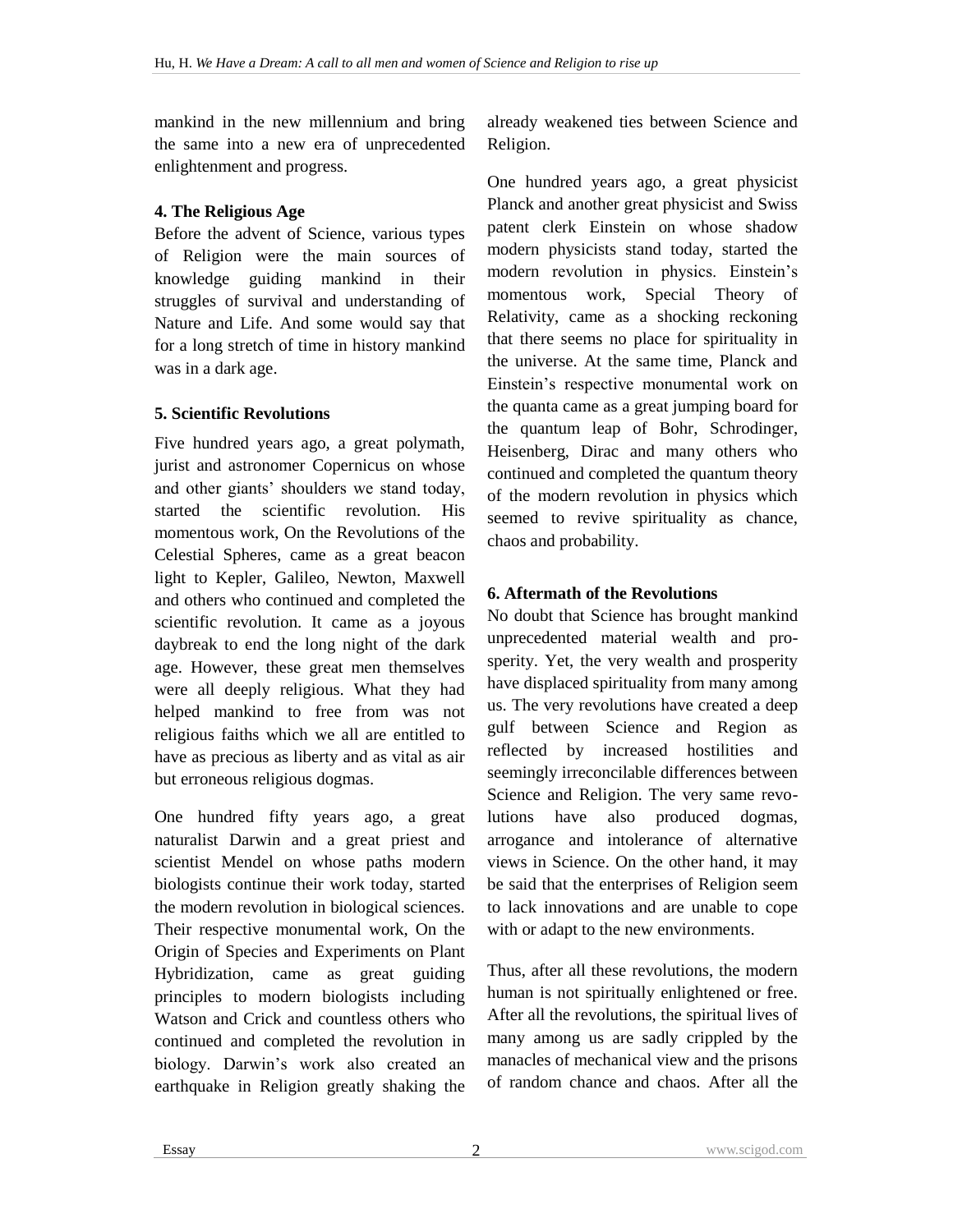revolutions, we live on a lonely island of stale spirituality in the midst of a vast ocean of material wealth. After all the revolutions, many among us are languishing in the corners of alternative sciences and find themselves scientifically in exiles on their own planet. Indeed, after all the revolutions, the moralities of many among us are degenerating, many among us become selfish, mean-spirited, non-collaborative and too commercial, and some among us even become hypocritical, untruthful and are driven by money, power and fame. So today we dramatize these depressing and shameful conditions.

#### **7. A Promissory Note**

In a sense, all men and women of Science and Religion need now make a promissory note to mankind. A note promises that all of us in Science and Religion shall rise above ourselves and shall work and struggle together for the survival and advancement of mankind, and that all truth-seeking men and women shall be guaranteed the rights of freedom, equality and opportunity to be heard in the pursuit of truth.

It may be said that today some among us in Science and Religion would have defaulted on this promissory note if made earlier. Instead of honoring these obligations, some among us would have given mankind a bad check, a check which would have come back marked "insufficient funds." But we refuse to believe that the banks of Science and Religion would be bankrupt. We refuse to believe that there would be insufficient funds in the great vaults of Science and Religion. So all of us in Science and Religion should make good on the promissory note — a note that will in the long run give mankind the riches of knowledge and the security of truth.

### 8. **Fierce Urgency**

Let us remind ourselves the fierce urgency of now. This is no time to engage in the luxury of silence or to take the tranquilizing drug of innocence. Now is the time to make real progress in Science and Religion. Now is the time to rise from the dark and desolate valley of mechanical and spiritless material world to the sunlit path of living universe. Now is the time to lift Science and Religion from the quick sands of arrogance, close mindedness, intolerance and hypocrisy to the solid rock of glorious path to truth. Now is the time to make freedom, equality and opportunity to be heard a reality for all truth-seeking men and women.

### 9. **Warning**

It would be fatal for the establishments of Science and Religion to overlook the urgency of the moment. This sweltering heat of many truth-seeking men and women's discontents will not pass until there is an invigorating atmosphere of freedom, equality and opportunity to be heard in Science and Religion. This is not an end, but a beginning. Those who hope that we needed to blow off steam and will soon be content will have a rude awakening if the establishments of Science and Religion return to their businesses as usual. There will be neither rest nor tranquility in Science and Religion until all truth-seeking men and women are granted their rights. The whirlwinds of revolt will come to shake the establishments of Science and Religion until the bright day of freedom, equality and opportunity to be heard emerges.

### 10. **Precaution**

There is something else that we must say to all truth-seeking men and women who stand on the warm threshold which leads into the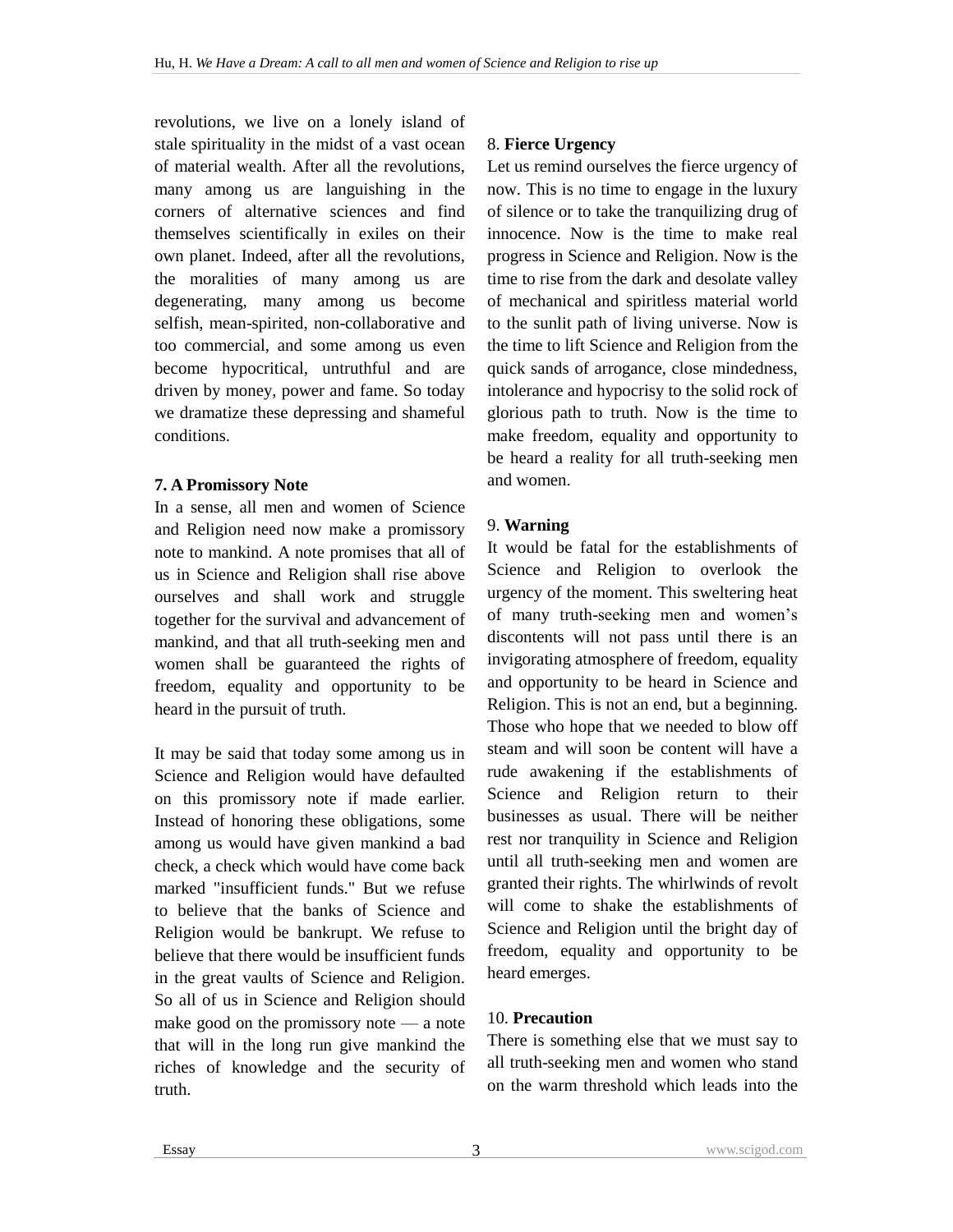glorious path to truth. In the process of gaining our rightful place we must not be guilty of wrongful deeds. Let us not seek to satisfy our thirst for freedom, equality and opportunity to be heard in the pursuit of truth by drinking from the cup of bitterness and hatred.

We must forever conduct our struggle on the high plane of dignity and discipline. We must not allow our creative protest to degenerate into personal attacks or worse. Again and again we must rise to the majestic heights of meeting negative forces with positive forces. The marvelous new rebel which shall engulf the establishments of Science and Religion must not lead us to a distrust of all scientists, theologians and priests in the establishments, for many of them, as evidenced by their silence, have come to realize that their destiny is tied up with our destiny. They have come to realize that their yearning for freedom, equality and opportunity to be heard is inextricably bound to ours. We cannot walk alone.

At this critical moment, we must also ask ourselves the soul searching question: Are we really for truth and the greater benefit of mankind or our self-interests? And do we want to go down in history as hypocrites or truth-seeking men and women? And so, as John F. Kennedy would urge: My fellow seekers of truth: ask not what mankind can do for you but what can you do for mankind.

### 11. **Demand**

As we walk, we must make the pledge that we shall always march ahead. We cannot turn back. There are those who ask, "When will you be satisfied?" We can never be satisfied as long as mankind is short-changed by hypocrisy and repression in the establishments of Science and Religion. We can never be satisfied, as long as our intellectual properties, cultivated and harvested with sweat, cannot gain entries into the journals and electronic archives of Science and Region guarded by the establishments. We can never be satisfied as long as young generations of men and women are stripped of their inquiring minds and robbed of their intellectual freedom by signs stating "Establishment Science Only." We cannot be satisfied as long as a scientist outside the establishment cannot get his paper published in a peer-reviewed journal and a scientist in the establishment believes he has nothing for which to write. No, no, we are not satisfied, and we will not be satisfied until freedom and equality roll down like waters and opportunity to be heard like a mighty stream.

### 12. **Creative Suffering**

We are not unmindful that some among us have suffered great trials and tribulations. Some among us are still in the suffocating environment of suppression. Some among us have just left from areas where their quest for truth left them battered by the storms of persecution and staggered by the winds of establishment tactics. Some among us have been the veterans of creative suffering. Continue to work with the faith that unearned suffering is redemptive.

Go back to your work, go back to your study, go back to your laboratory, go back to your seminary, go back to your place of worship, go back to the backwaters of alternative science, go back to the forgotten paths of spirituality knowing that somehow this situation can and will be changed. Let us not wallow in the valley of despair.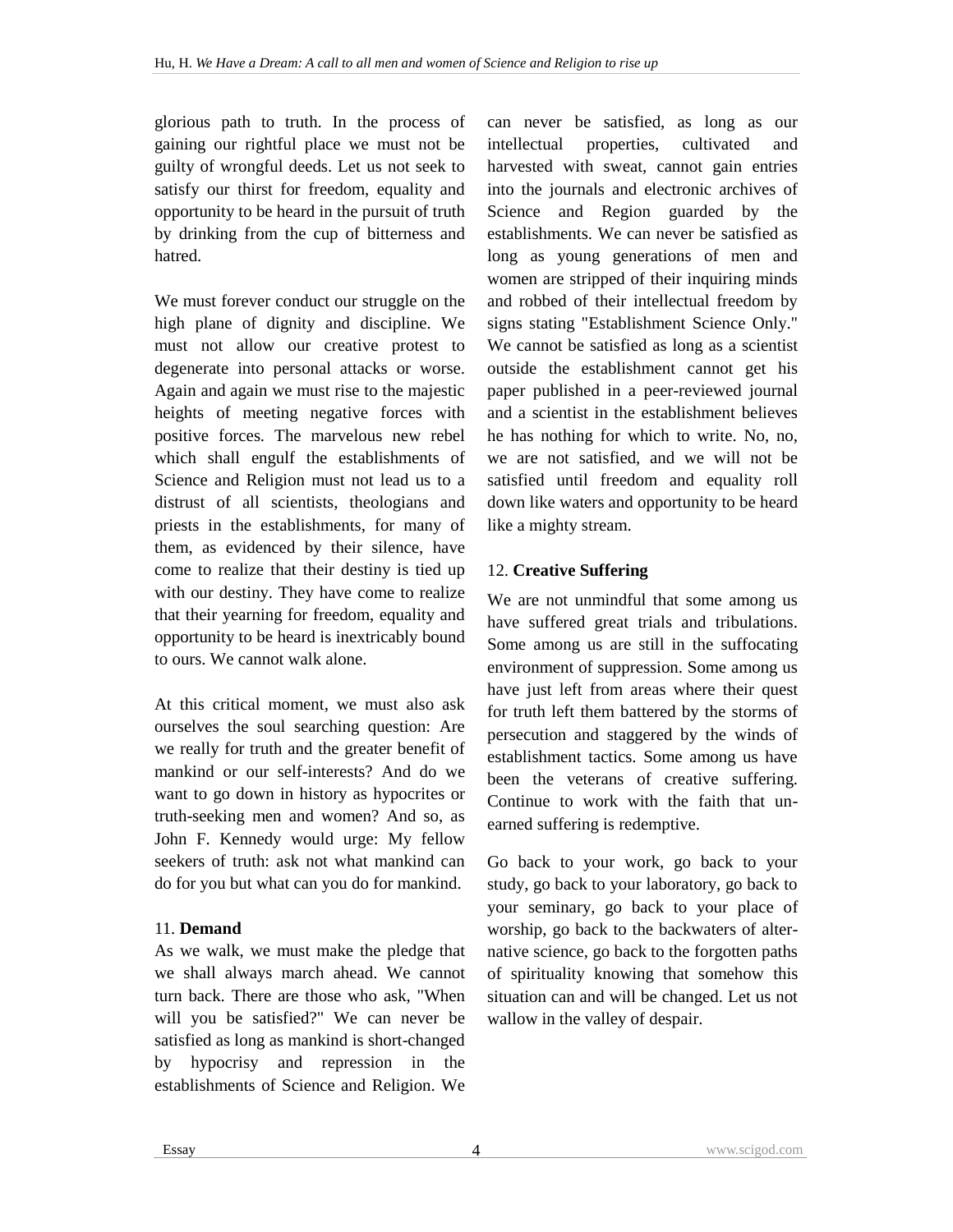### 13. **We have a Dream**

We say to you today, fellow scientists, priests, theologians and all truth-seeking men and women, so even though we face the difficulties of today and tomorrow, we still have a dream in the spirit of Martin Luther King, Jr. It is a dream deeply rooted in the pursuit of truth and the struggle for the survival and advancement of mankind. Let us remember that neither Science nor Religion is above truth.

We have a dream that one day the sacred enterprises of Science and Religion will rise up and live out the true meaning of their creed: spirit of collaboration, cooperation, honesty and tolerance in the pursuit of truth; and freedom, equality and opportunity to be heard for all truth-seeking men and women.

We have a dream that one day in the halls of Science and the towers of Religion scientists, priests and the theologians will be able to sit down together at the table of truth-hood.

We have a dream that one day even a fundamentalist church, sweltering with the heat of religious zeal, sweltering with the heat of anti-science, will be transformed into an oasis pursuing truth.

We have a dream that young generations will one day study in institutions where they will not only learned established sciences but also exposed to alternative scientific views and be judged not by their particular views but by the content of their character.

### We have a dream today.

We have a dream that one day, all truthseekers, men or women, will be treated equally by every institute – university, college, church, seminary or school - on every corner of Earth.

We have a dream today.

We have a dream as that of Martin Luther King, Jr. "that one day every valley shall be exalted, every hill and mountain shall be made low, the rough places will be made plain, and the crooked places will be made straight, and the [truth] shall be revealed, and all flesh shall see it together."

This is our hope. This is the faith that we go on in the pursuit of truth. With this faith as that of Martin Luther King, Jr. "we will be able to hew out of the mountain of despair a stone of hope. With this faith we will be able to transform the jangling discords of [Science and Religion] into a beautiful symphony of [truth-hood and scholar -hood]." With this faith we will be able to study together, to work together, to struggle together, to pray together, to stand up for truth and knowledge together, knowing that we will be truly free one day.

This will be the day when everyone will be able to sing as Rumi "I am so tipsy here in this world, I have no tale to tell but tipsiness and rapture."

### 14. **Let Freedom and Knowledge Ring**

And if Science and Religion are sacred enterprises of truth this must become true. So let freedom and knowledge ring from the prestigious colleges of Harvard. Let freedom and knowledge ring from the mighty ivory campuses of Yale. Let freedom and knowledge ring from the advanced institutes of Princeton!

Let freedom and knowledge ring from the